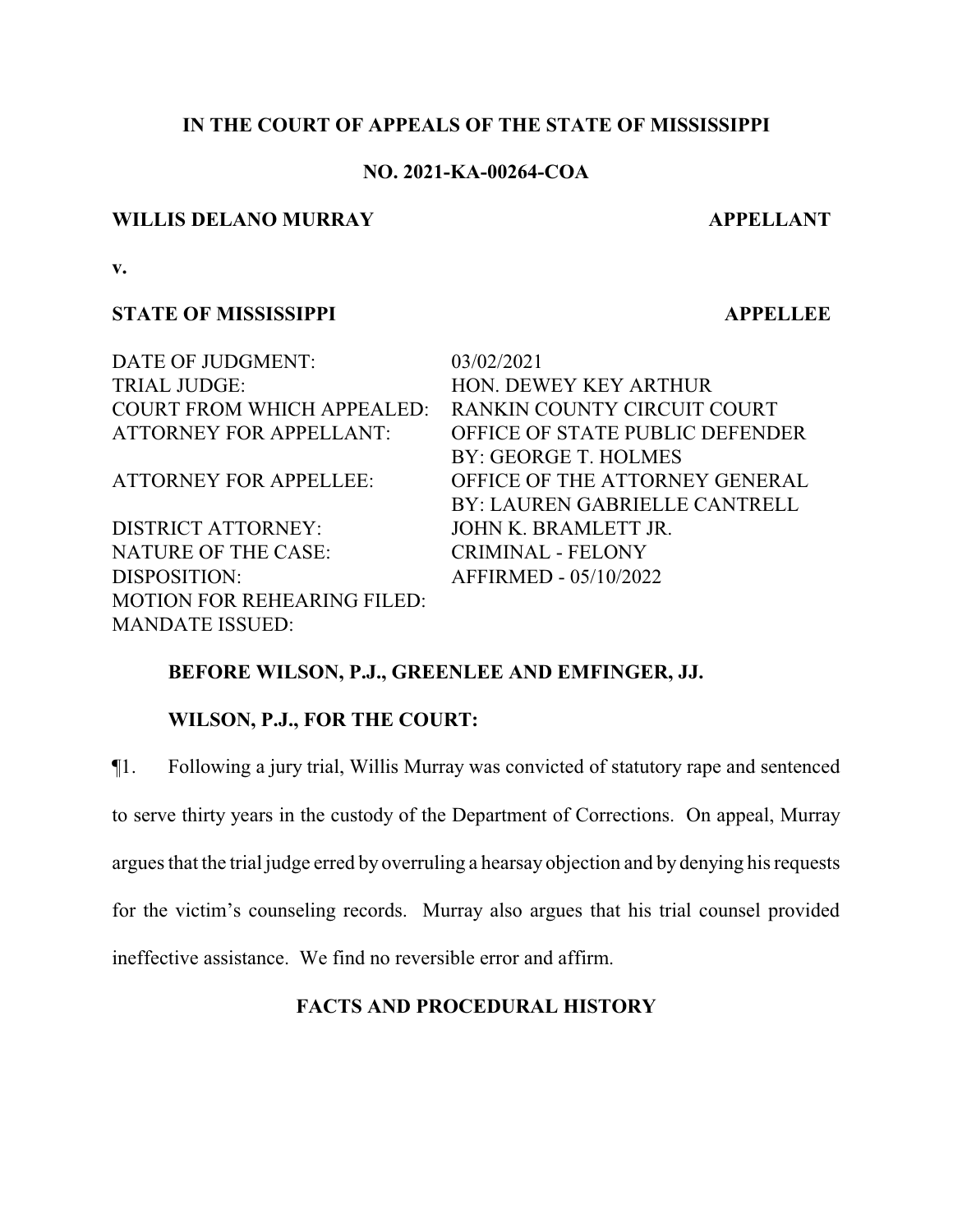$\P$ 2. B.L.S.<sup>1</sup> was thirteen years old in 2013 when she met Murray online and began communicating with him. Murray, who was then forty-six or forty-seven years old, initially used a fake name and posed as a teenager, but he eventually revealed his true name and age to B.L.S. Murray persuaded B.L.S. to send him nude photographs and engage in sexually explicit video chats. B.L.S. considered their relationship to be a "dating" relationship.

¶3. B.L.S. testified that Murray, who lived in Texas, drove to Rankin County, Mississippi to visit her for the first time in December 2015. According to B.L.S., the purpose of Murray's visit was "to have sex." Murray entered B.L.S.'s room through her bedroom window around 2 a.m., and they engaged in oral sex and sexual intercourse. Murray left through the same window around 6 a.m. and returned to his car, which he had parked nearby. The next day, B.L.S. went to school for a half-day because she had an exam. After school, B.L.S. drove her family's golf cart to the neighborhood pool house to meet Murray, who was waiting in his car. After they had sex in Murray's car, Murray drove back to Texas. B.L.S. could not recall the exact dates of Murray's visit, but she was certain that it occurred prior to her sixteenth birthday. B.L.S. turned sixteen during the last week of December.

¶4. B.L.S. testified that Murray drove from Texas to Mississippi to visit her six or seven times in 2016, and they continued to have sex in her house or his car. On November 17, 2016, B.L.S.'s mother, E.S., discovered Murray in B.L.S.'s bedroom. E.S. tried to detain Murray while her son called the police, but Murray escaped before the police arrived.

<sup>&</sup>lt;sup>1</sup> Initials are used to protect the identity of the minor victim.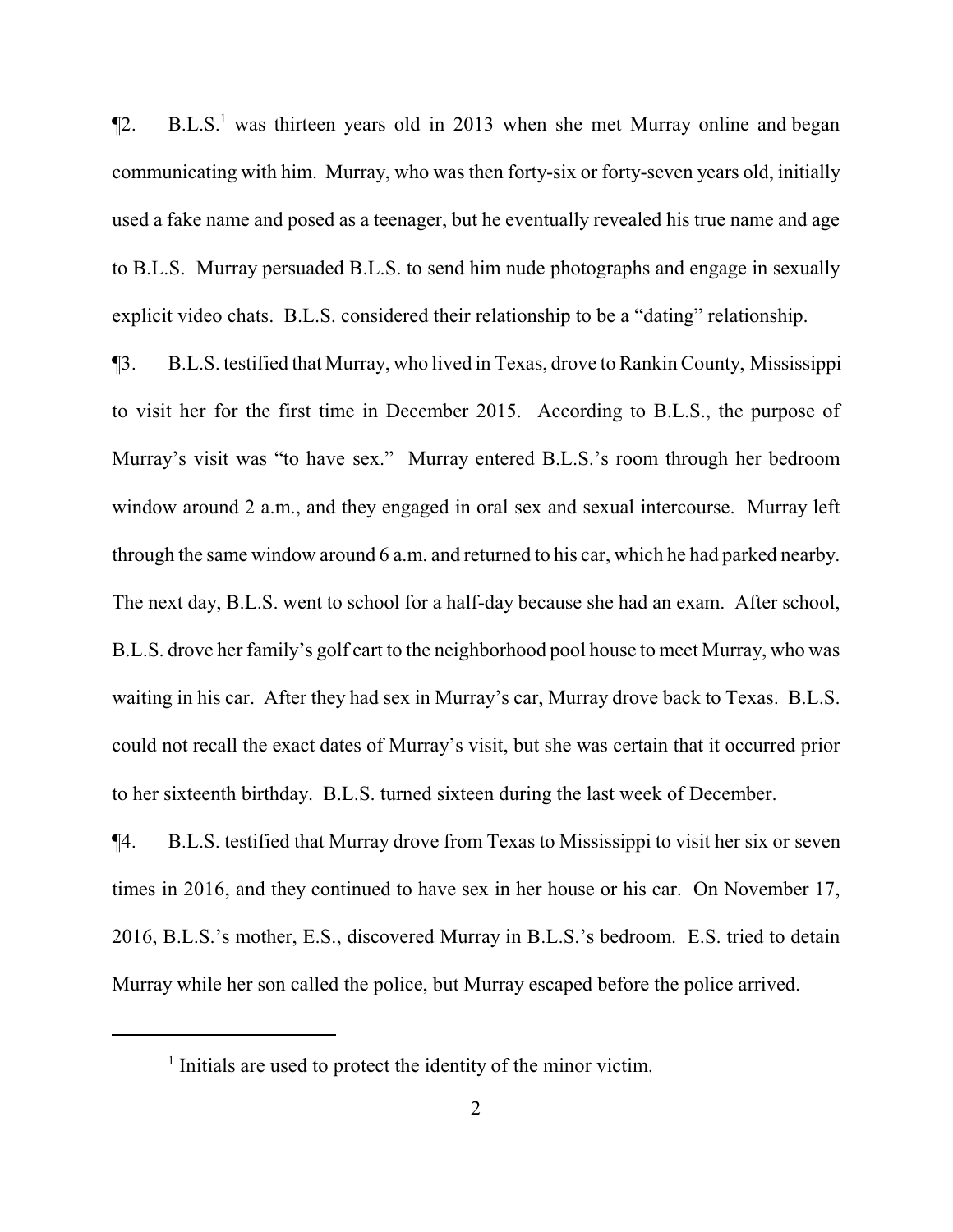¶5. Investigator A.J. DiMartino of the Rankin County Sheriff's Department examined B.L.S.'s cell phone and found a text message from "Murray" stating that he had been pulled over by the Pearl Police Department around 11:30 p.m. on November 16, 2016. Using that information, the Pearl Police Department confirmed Murray's identity. B.L.S. told DiMartino that she and Murray had engaged in sexual intercourse beginning in December 2015—prior to her sixteenth birthday.

¶6. A Rankin County grand jury indicted Murray for statutory rape for having sexual intercourse with B.L.S. while she was fifteen years old.<sup>2</sup> Murray was later taken into custody in Texas and extradited to Mississippi. DiMartino interviewed Murray after he was extradited. According to DiMartino, Murray admitted that in 2013, he began communicating with B.L.S. through Kik, a messaging app. DiMartino testified that Murray also admitted that he drove to Mississippi to see B.L.S. in 2015 and that he and B.L.S. began having sex in 2016. However, Murray told DiMartino that he and B.L.S. did not have sex prior to her sixteenth birthday.

¶7. At trial, DiMartino, E.S., and B.L.S. testified. In addition, a digital forensic investigator for the Rankin County Sheriff's Department testified regarding his examination of B.L.S.'s phone, which recovered hundreds of text messages between B.L.S. and Murray.

<sup>&</sup>lt;sup>2</sup> Miss. Code Ann. § 97-3-65(1)(a) (Rev. 2015) ("The crime of statutory rape is committed when: (a) Any person seventeen (17) years of age or older has sexual intercourse with a child who: (i) Is at least fourteen (14) but under sixteen (16) years of age; (ii) Is thirtysix (36) or more months younger than the person; and (iii) Is not the person's spouse . . . .").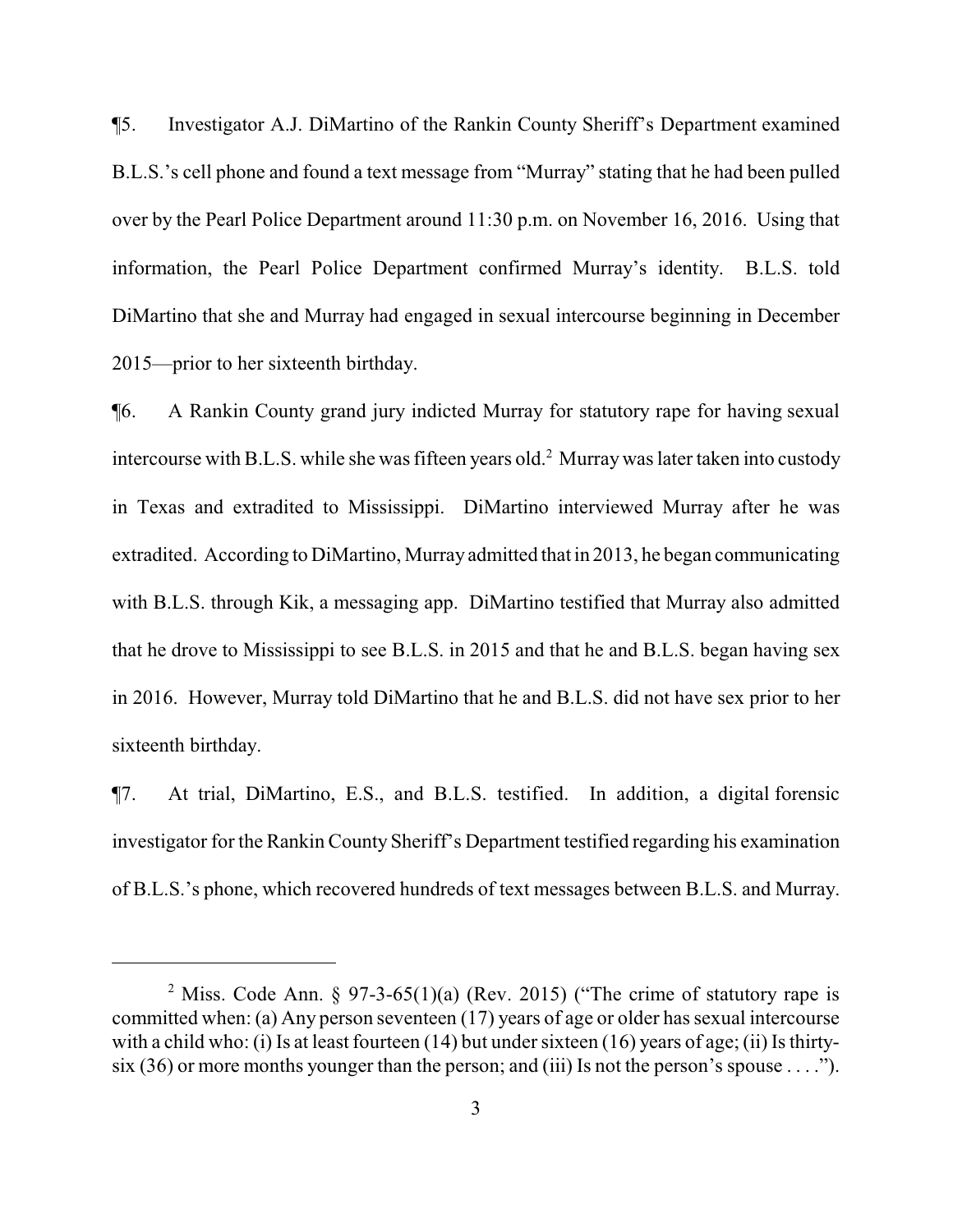However, all the text messages were from 2016—after B.L.S.'s sixteenth birthday. B.L.S. testified that she and Murray previously communicated via Kik and video chats. B.L.S. also testified that the phone she turned over to law enforcement was not the same phone she had throughout her relationship with Murray, although it is not clear when she changed phones or what became of her prior phone(s). Murray did not testify or call any witnesses. Murray rested his case after introducing timecard reports from his employer showing the dates and times he was at work in Texas during December 2015. Those records were admitted by stipulation.

¶8. The jury found Murray guilty of statutory rape, and the court sentenced him to serve thirty years in the custody of the Department of Corrections. Murray filed a motion for judgment notwithstanding the verdict or a new trial, which was denied, and a notice of appeal. On appeal, Murray argues that the trial judge erred by overruling a hearsay objection and by denying him access to B.L.S.'s counseling records. Murray also argues that his trial counsel provided ineffective assistance by not requesting an alibi instruction, by not objecting to hearsay, by not requesting a limiting instruction, and by failing to follow proper procedures for requesting B.L.S.'s counseling records.

#### **ANALYSIS**

### **I. Hearsay**

¶9. Murray argues that the trial judge erred by overruling his hearsay objection and allowing E.S. to testify about a neighbor's out-of-court statement. E.S. testified about a day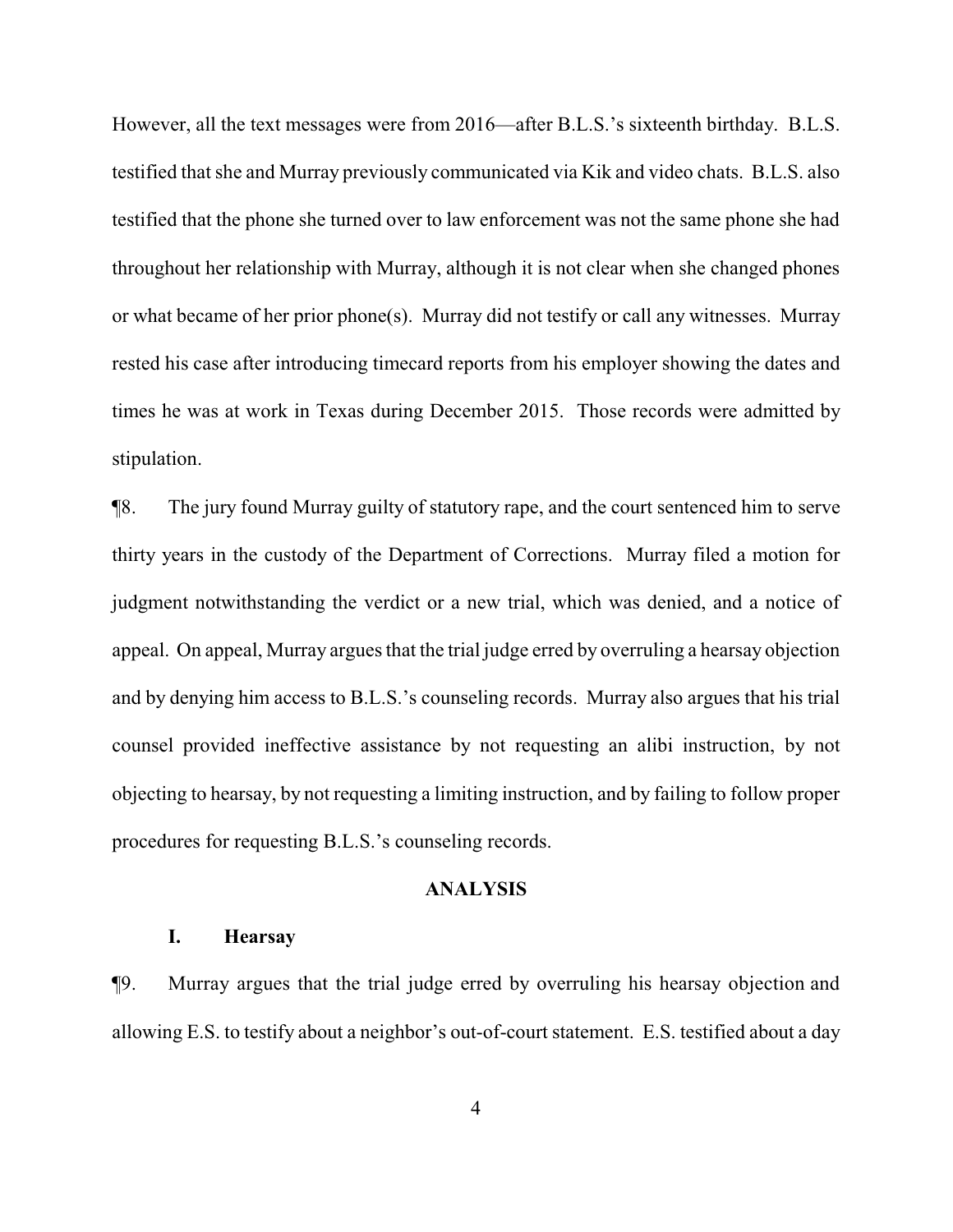when she returned home from work early, and B.L.S. "quickly met [her] in the kitchen" and seemed "anxious." B.L.S. asked E.S. if she could take the family golf cart out, and E.S. agreed. E.S. testified that shortly after B.L.S. left, a neighbor knocked on her front door. When E.S. began to testify about what the neighbor said, Murray objected, and the trial judge sustained the objection. However, the judge reversed himself after the prosecutor stated the testimony was "not offered for the truth of the matter asserted but [to explain] what [E.S.] did next." The judge instructed the jurors that they could consider the neighbor's statement to explain why E.S. did what she did next but "not for the truth of the matter asserted." E.S. then testified that her neighbor told her that he had seen an "older" "African American man dressed in somewhat of teenage clothing" ("sagging blue jeans") "coming from the back of [E.S.'s] house."<sup>3</sup> E.S. and the neighbor then drove around the neighborhood looking for the man and for B.L.S., but they did not see either of them. When B.L.S. returned home later, E.S. told B.L.S. what their neighbor had said and questioned her about it. B.L.S. responded that no one had been in their house and that she did not "know what [E.S. was] talking about." E.S. testified that B.L.S. was either fourteen or fifteen years old at the time of the incident.

¶10. On appeal, the State argues that the neighbor's statement was not hearsay because it was not offered to prove the truth of the matter asserted but only to explain why E.S. did

<sup>&</sup>lt;sup>3</sup> B.L.S. is also African American. The record does not identify the race of the other members of B.L.S.'s family or the neighbor.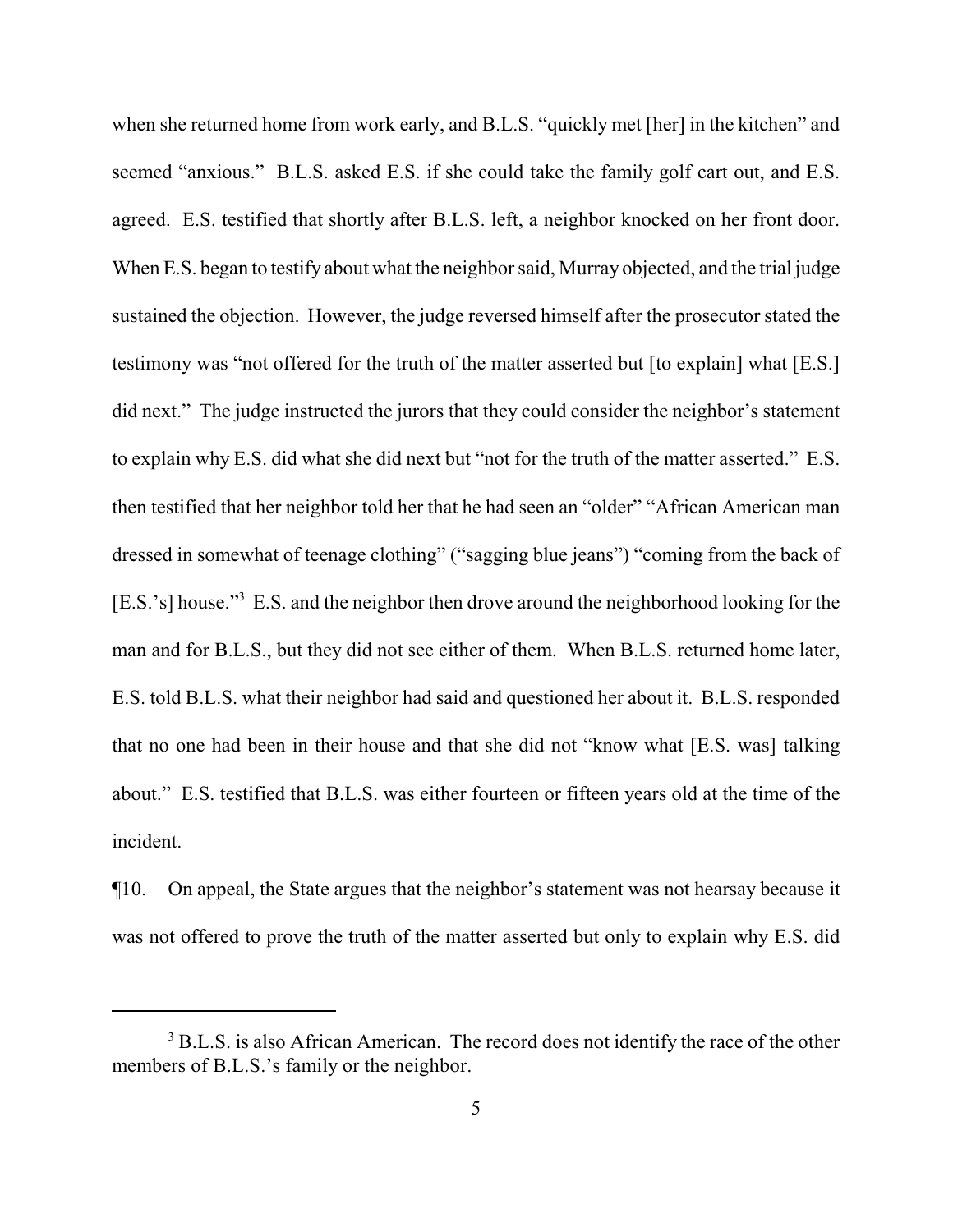what she did next—i.e., she searched the neighborhood for the man and B.L.S. In the alternative, the State argues that the neighbor's statement was admissible as a "present sense impression." MRE 803(1). "We employ an abuse-of-discretion standard when reviewing claims that the trial judge erred by admitting hearsay." *White v. State*, 48 So. 3d 454, 456 (¶9) (Miss. 2010) (footnote omitted). "Admission or suppression of evidence is based on the discretion of the trial court, but the trial court's discretion must be consistent with the Mississippi Rules of Evidence." *Franklin v. State*, 136 So. 3d 1021, 1028 (¶22) (Miss. 2014). "Reversal is required only where abuse of that discretion can be shown to cause prejudice to the defendant." *Id*.

¶11. "Hearsay" is "a statement that: (1) the declarant does not make while testifying at the current trial or hearing; and (2) a party offers in evidence to prove the truth of the matter asserted in the statement." MRE 801(c). "Hearsay is not admissible except as provided by law." MRE 802.

¶12. In support of its argument that the neighbor's statement to E.S. was not hearsay, the State cites *Dunn v. State*, 111 So. 3d 114 (Miss. Ct. App. 2013). In *Dunn*, the trial judge allowed a mother to testify that her twelve-year-old son told her that a man driving a van had offered him money in exchange for oral sex. *Id.* at 115 (¶3). The mother immediately went to look for the van, found it within minutes parked nearby, wrote down its license plate number, and reported the incident to police. *Id.* The police discovered that the van belonged to the defendant, and the son picked the defendant out of a photographic lineup. *Id.* at (¶4).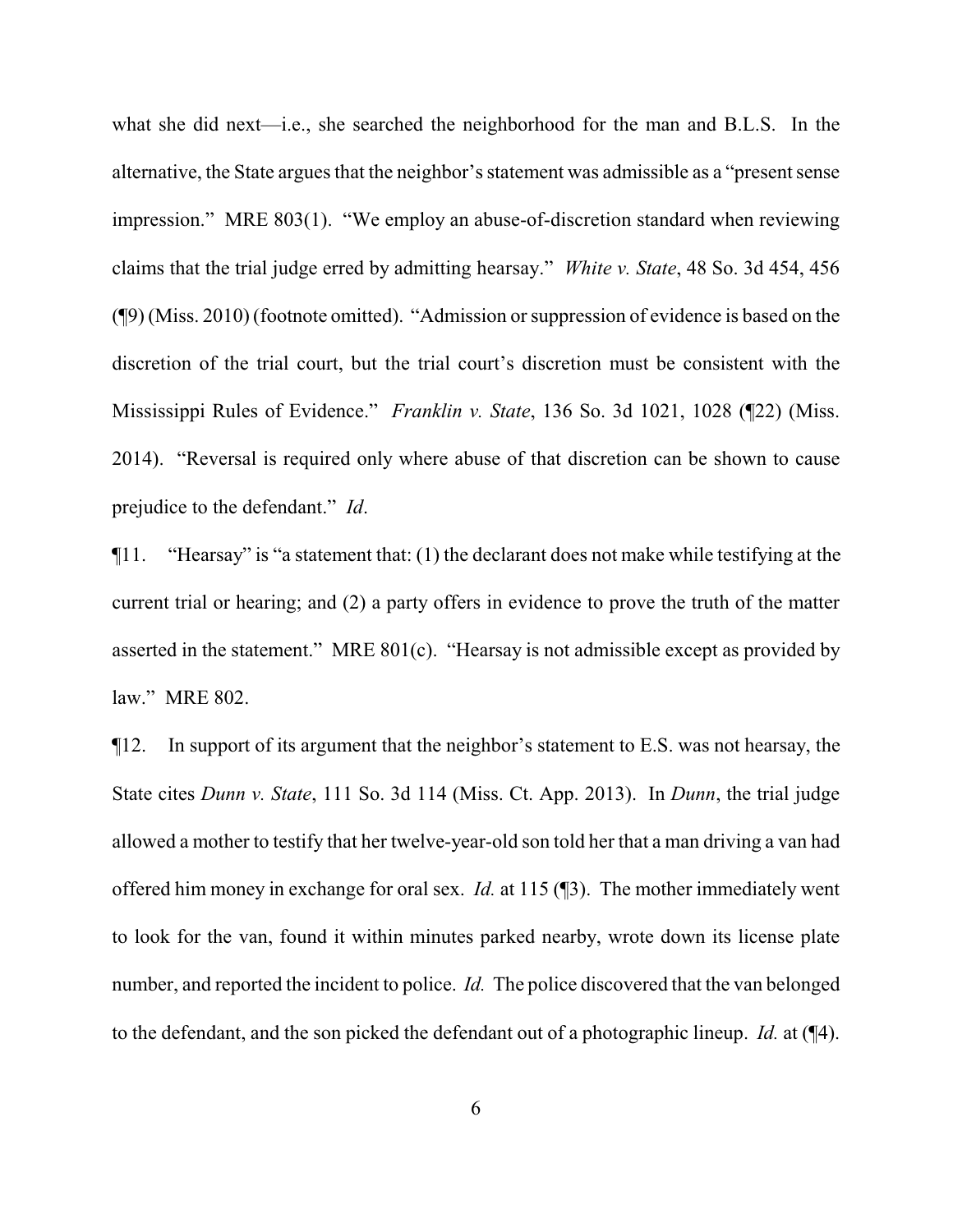On appeal, this Court held that the mother's testimony was properly admitted because the son's statement was excepted from the hearsay rule as either an excited utterance or a present-sense impression. *Id.* at 115-16 (¶6) (citing MRE 803(1)-(2)). In the alternative, this Court held that the testimony "could also be considered not hearsay" because it "was offered to show the effect of [the son's] statements on [the mother] and her actions thereafter." *Id.* at 116 (¶7).

¶13. In this case, the State argues that E.S.'s testimony about her neighbor's statement was not hearsay because it was offered for a similar purpose—to explain why E.S. went looking for the man reportedly seen leaving her house and B.L.S. However, *Dunn* is inapposite. In *Dunn*, the witness's "actions thereafter" were relevant because she found the van, which led to the defendant's identification. Here, in contrast, E.S.'s "actions thereafter"—looking for a man but not finding him—were irrelevant. *See* MRE 401. The only logically relevant purpose for this testimony was to show that a man (Murray) had been seen leaving B.L.S.'s house.<sup>4</sup> Thus, the neighbor's out-of-court statement was indeed offered "to prove the truth of the matter asserted in the statement," making it hearsay. MRE 801(c).

¶14. As noted above, the State also argues that even if it was hearsay, the neighbor's statement was admissible under the present-sense-impression exception to the hearsay rule. MRE 803(1). However, the State did not make this argument at trial, and the record does not

<sup>&</sup>lt;sup>4</sup> As discussed below, in her subsequent testimony, B.L.S. confirmed that the man the neighbor saw was Murray.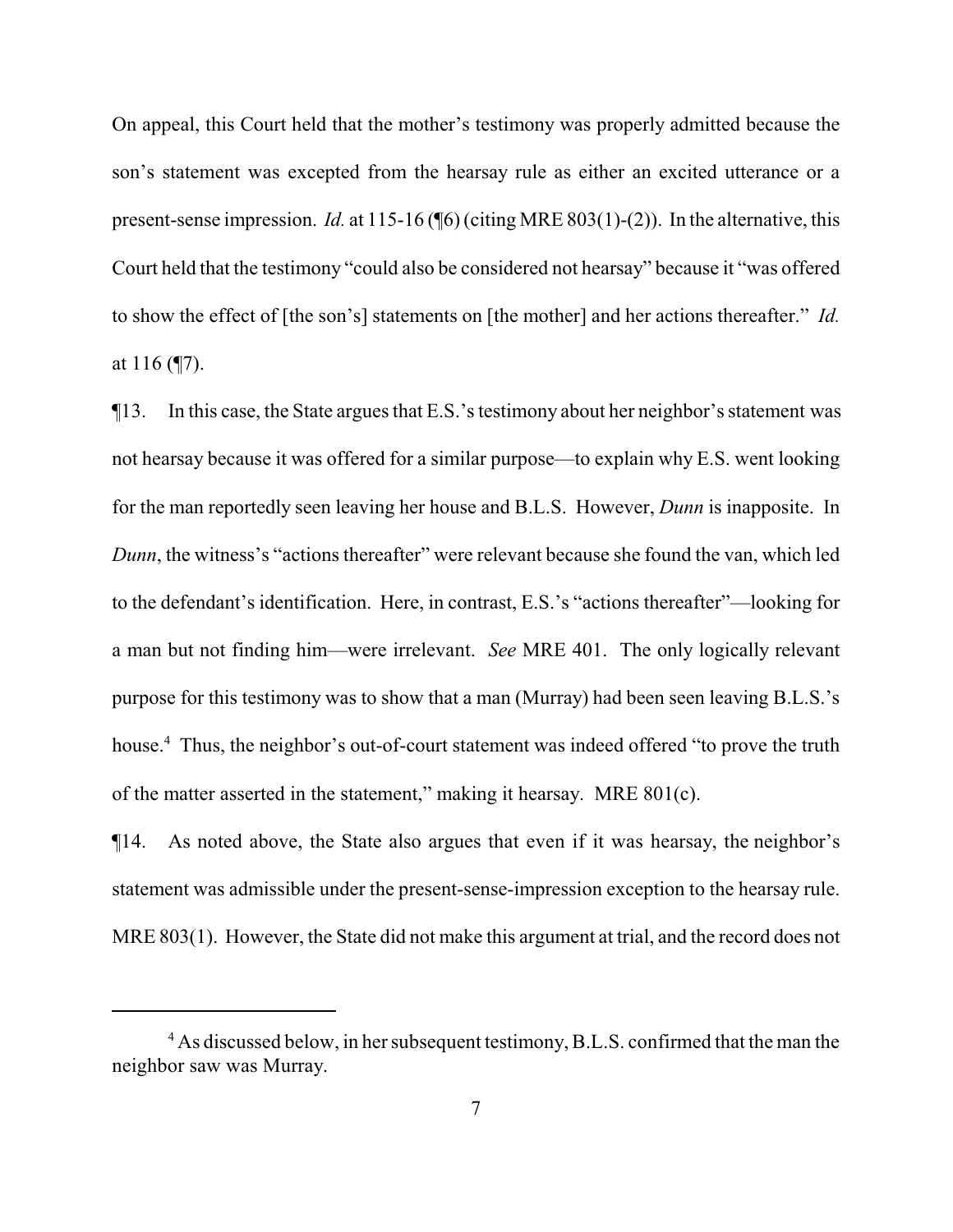establish a foundation for admitting the neighbor's statement under this exception. Under Rule 803(1), "[a] statement describing or explaining an event or condition, made while or immediately after the declarant perceived it" is admissible as an exception to the hearsay rule. *Id.* This exception "is based on the theory that the contemporaneous occurrence of the event and the statement render it unlikely that the declarant made a deliberate or conscious misrepresentation." *Id.* advisory committee note. "Spontaneity is the essential factor" in determining whether a statement is admissible under this exception. *Id.* But in the present case, we do not know how much time elapsed between the event the neighbor witnessed and his subsequent conversation with E.S. Nor is there any evidence to establish the "spontaneity" of the neighbor's statement. Accordingly, we cannot affirm the trial judge's ruling on this alternative ground, which was neither raised nor considered at trial.

¶15. Nonetheless, "[w]e will not reverse a conviction based on a harmless error." *Chaupette v. State*, 136 So. 3d 1041, 1047 (¶12) (Miss. 2014). "For a case to be reversed on the admission or exclusion of evidence, it must result in prejudice and harm or adversely affect a substantial right of a party." *Jackson v. State*, 245 So. 3d 433, 439 (¶32) (Miss. 2018) (quoting *Pham v. State*, 716 So. 2d 1100, 1102 (¶12) (Miss. 1998)).

¶16. E.S. testified that the incident involving the neighbor occurred on an unspecified date when B.L.S. was fourteen or fifteen years old. However, B.L.S. testified that the incident occurred in 2016 when she was sixteen, the legal age of consent. Murray was indicted and convicted for having sex with B.L.S. in December 2015, when she was still fifteen years old.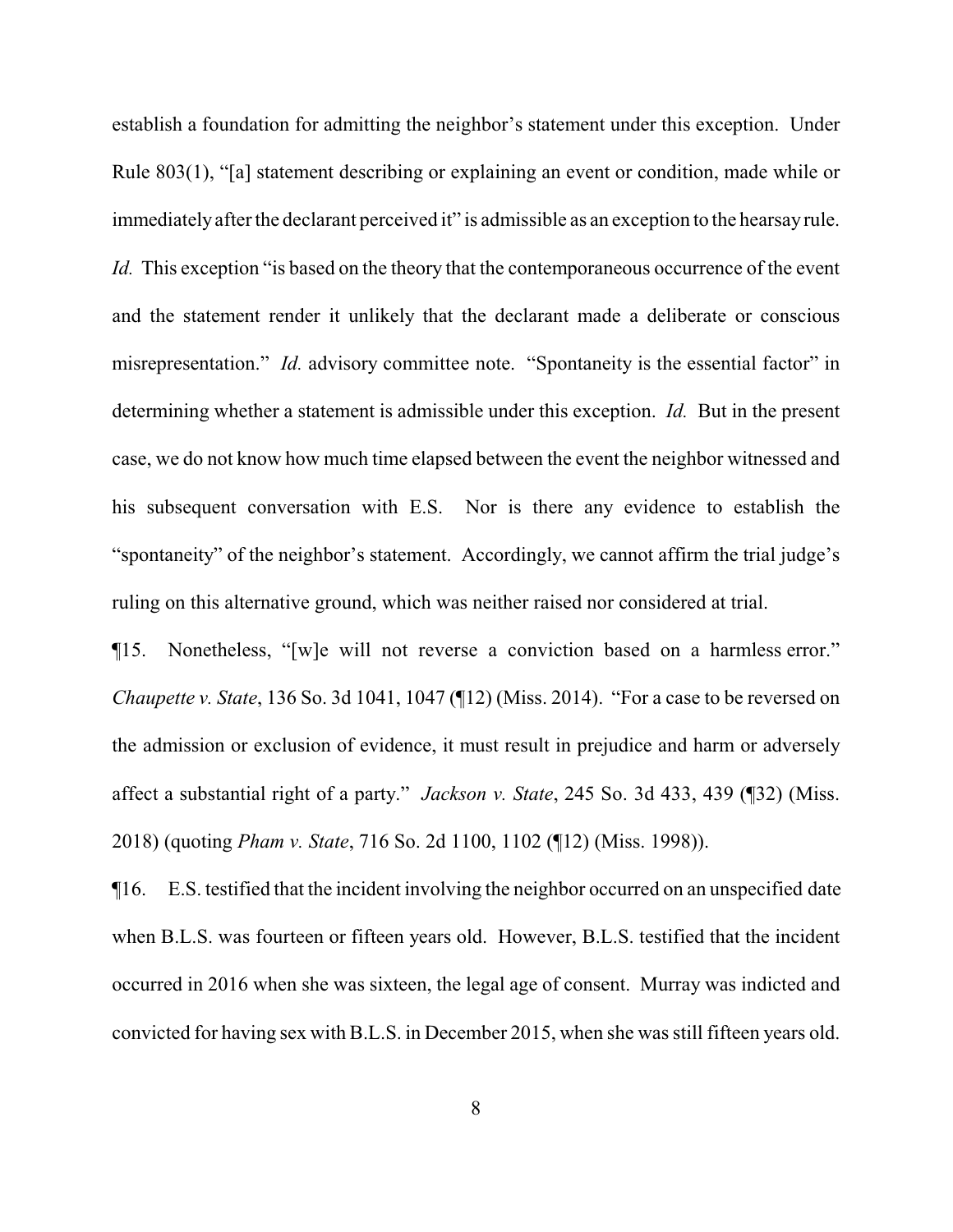Thus, the critical dispute at trial was whether Murray first had sex with B.L.S. in December 2015 (as B.L.S. testified) or only in 2016 (as Murray maintained). B.L.S.'s detailed testimony about Murray's visit to Mississippi in December 2015 (his first such visit) makes clear that the incident involving the neighbor did not occur during that visit. Murray admitted that he had sex with B.L.S. *after* her sixteenth birthday, so the fact that a neighbor may have seen him leaving her house after her sixteenth birthday was essentially cumulative evidence of non-criminal activity that Murray admitted. Under these circumstances, we conclude that the admission of this hearsay was harmless and does not require reversal.

¶17. On appeal, Murray also argues that this hearsay testimony violated the Confrontation Clause. U.S. Const. amend. VI. However, Murray did not raise this objection at trial, and "[a] general hearsay objection is insufficient to preserve an alleged Confrontation Clause violation for appellate review." *Morment v. State*, 315 So. 3d 475, 482-83 (¶31) (Miss. Ct. App. 2020) (quoting *Smith v. State*, 235 So. 3d 1441, 1445 (¶12) (Miss. Ct. App. 2018)), *cert. denied*, 314 So. 3d 1162 (Miss. 2021). Murray's "confrontation claim is therefore procedurally barred." *Id.* at 483 (¶31).

¶18. Moreover, Murray's Confrontation Clause claimis without merit. The Confrontation Clause "only applies to statements that are 'testimonial.'" *Corbin v. State*, 74 So. 3d 333, 338 (¶13) (Miss. 2011) (quoting *Crawford v. Washington*, 541 U.S. 36, 68 (2004)). "Testimonial statements are those reasonably expected to be used 'prosecutorally,' such as confessions, affidavits, custodial police examinations, and depositions." *Rubenstein v. State*,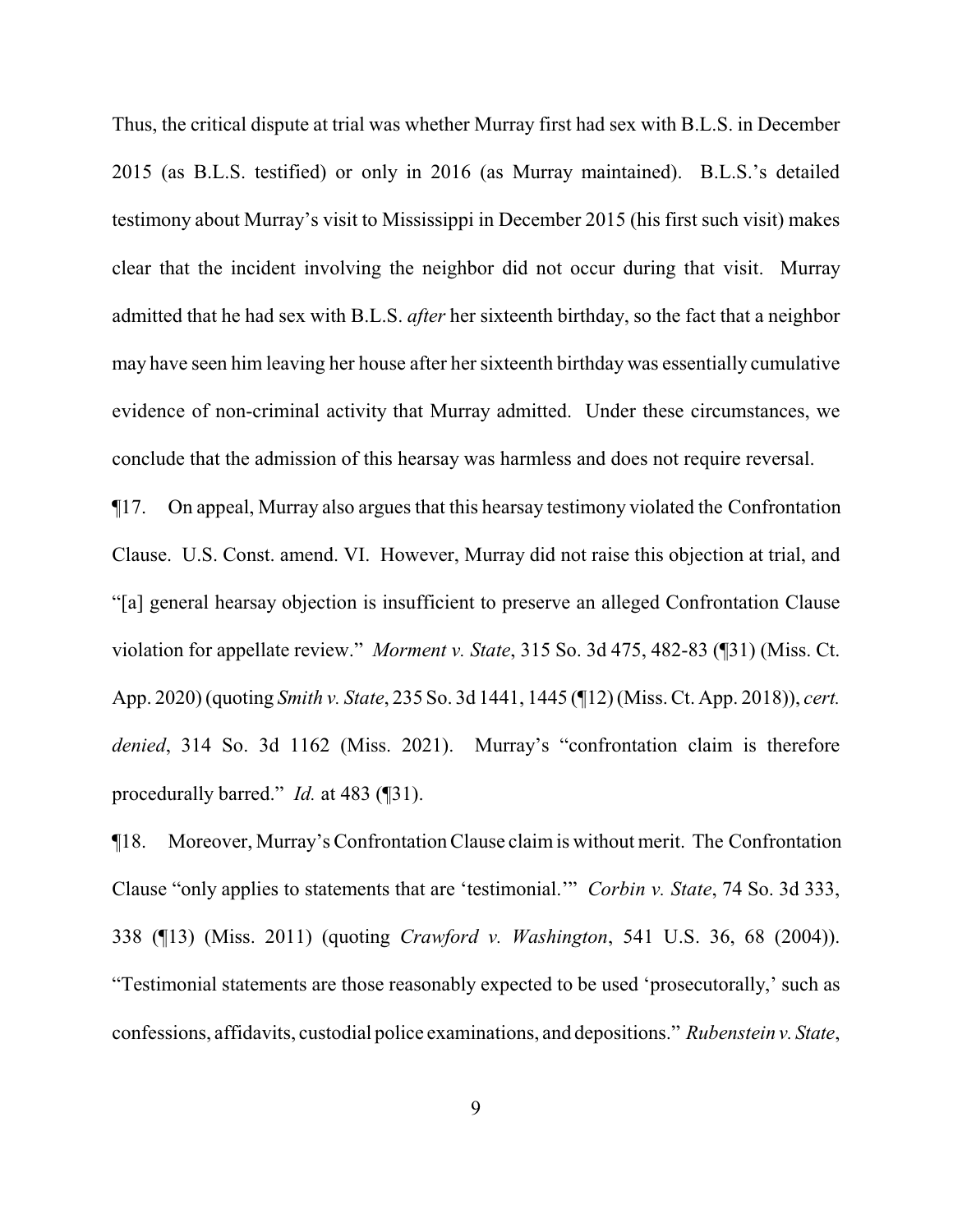941 So. 2d 735, 754 (¶46) (Miss. 2006) (quoting *Crawford*, 541 U.S. at 51-52). Here, the declarant was not making a testimonial statement when he simply told a neighbor that he had seen a man leaving her house. *Cf. Giles v. California*, 554 U.S. 353, 376 (2008) (stating that the Confrontation Clause would not apply to "[s]tatements to friends and neighbors about [domestic] abuse and intimidation" because such statements are not testimonial); *see also State v. Mizenko*, 127 P.3d 458, 462 (Mont. 2006) ("[W]hen a declarant speaks with her neighbor across the backyard fence, she has much less of an expectation that the government will make prosecutorial use of those statements."). Accordingly, E.S.'s testimony about the conversation does not implicate the Confrontation Clause.

#### **II. Counseling Records**

¶19. At a motion hearing fourteen days prior to trial, Murray's trial counsel made an ore tenus request to compel the State to disclose the name of "a counselor that [B.L.S.] was having counselor appointments with." Murray intended to use this information to attempt to subpoena B.L.S.'s counseling records. Murray alleged that B.L.S. was "sexual[ly] promiscu[ous]" and had been in "multiple relationships with different people." He further argued that B.L.S.'s counseling records might provide evidence of such relationships. Murray seemed to argue that B.L.S.'s other alleged sexual relationships were relevant because B.L.S. might have been confused about which person she had sex with in December 2015. In response, the State argued that B.L.S. was "not waiving her medical privilege"; that the State did "not intend to call the counselor"; that the State did not have B.L.S.'s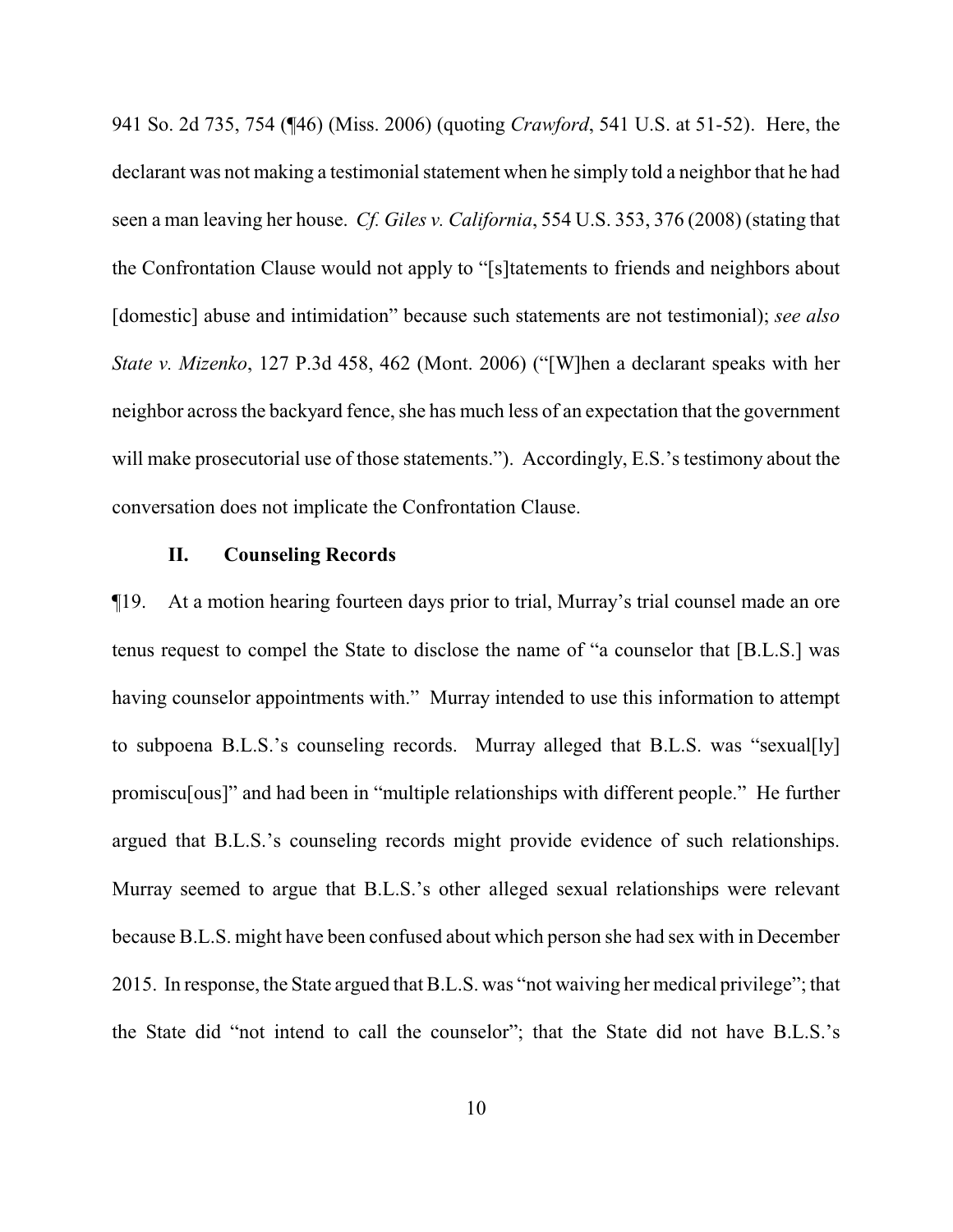counseling records; and that the records were not relevant. The trial judge denied Murray's request. The judge stated that because B.L.S. had "not waiv[ed] her privilege," the records were "not open to [Murray]." The judge stated that "[d]efendants can't just . . . go take a search through the counseling records of alleged victims of sexual assault."

¶20. Prior to trial, the State also made an ore tenus motion in limine to exclude any evidence of any prior sexual conduct of B.L.S. because Murray had not filed a motion pursuant to Mississippi Rule of Evidence 412(c). The trial judge granted the State's motion. During trial, the judge sustained multiple objections by the State based on his limine ruling and Rule 412.

¶21. On appeal, Murray argues that the trial judge erred by ruling that B.L.S.'s counseling records were privileged because there was no showing that B.L.S.'s "counselor" was a licensed physician or psychologist, and the privilege under Mississippi Rule of Evidence 503 does not extend to a licensed social worker or the like. *See Touchstone v. Touchstone*, 682 So. 2d 374, 379-80 (Miss. 1996); *see also* Miss. Code Ann. § 13-1-21 (Rev. 2019) (providing a privilege for certain "communications to a physician" and to certain other medical professionals); Miss. Code Ann. § 73-31-29 (Supp. 2020) (providing a privilege for certain communications to a "psychologist"). Murray points out that a licensed social worker has a general obligation to maintain clients' confidentiality but may be required to testify in a trial or other proceeding concerning an alleged crime against a minor. Miss. Code Ann. § 73- 53-29(c) (Rev. 2017). Murray also notes that even evidence that is otherwise privileged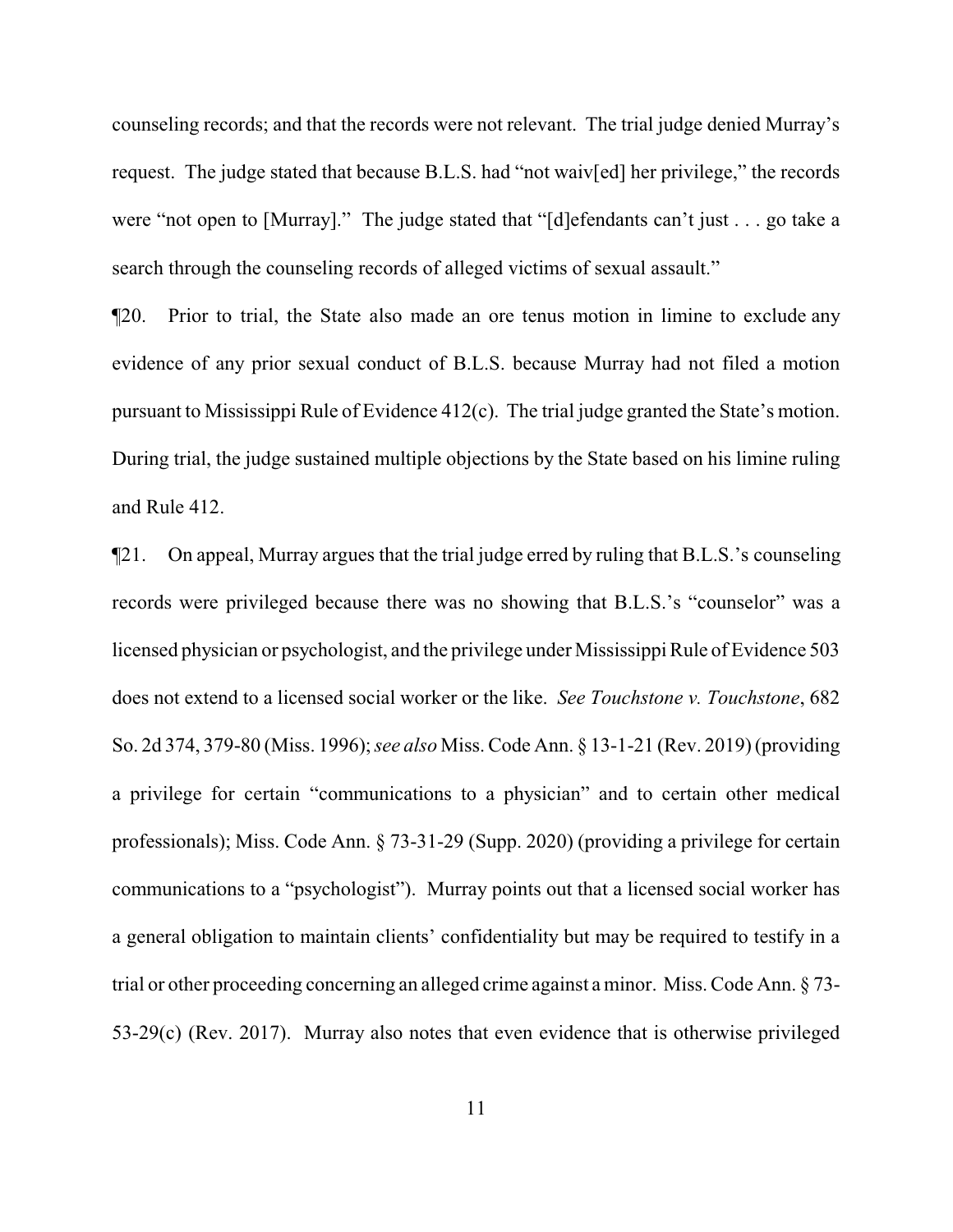under Rule 503 "may be [discoverable] and admissible in limited situations where [it] is relevant, material and exculpatory." *Cox v. State*, 849 So. 2d 1257, 1272 (¶52) (Miss. 2003). Thus, Murray argues that the trial judge erred by denying his ore tenus motion without first inquiring into the identity of B.L.S.'s counselor or the content of the counselor's records. *See id.* at (153) (suggesting that the trial court conduct an in camera review of privileged records to determine whether they contain information that is material, relevant, and exculpatory).

¶22. We agree with Murraythat we cannot know whether B.L.S.'s counseling records were privileged without knowing whether her counselor was a licensed physician, a psychologist, a social worker, or something else. Therefore, on the record before us, we cannot determine whether the Rule 503 privilege applies.

¶23. Nonetheless, we conclude that the trial judge properly denied Murray's ore tenus request to compel the State to disclose the counselor's identity. To begin with, the State is under no general duty to disclose the name of a victim's counselor. *See* MRCrP 17.2 (mandating certain disclosures by the State upon written request by the defendant). More important, it is clear that the evidence Murray sought to discover—evidence of B.L.S.'s alleged "sexual promiscuity" and other sexual relationships—was inadmissible under Mississippi Rule of Evidence 412. Under Rule 412, "evidence of a victim's past sexual behavior" "is not admissible in a criminal case involving an alleged sexual offense." MRE 412(a). This general rule is subject to limited exceptions, but a defendant who intends to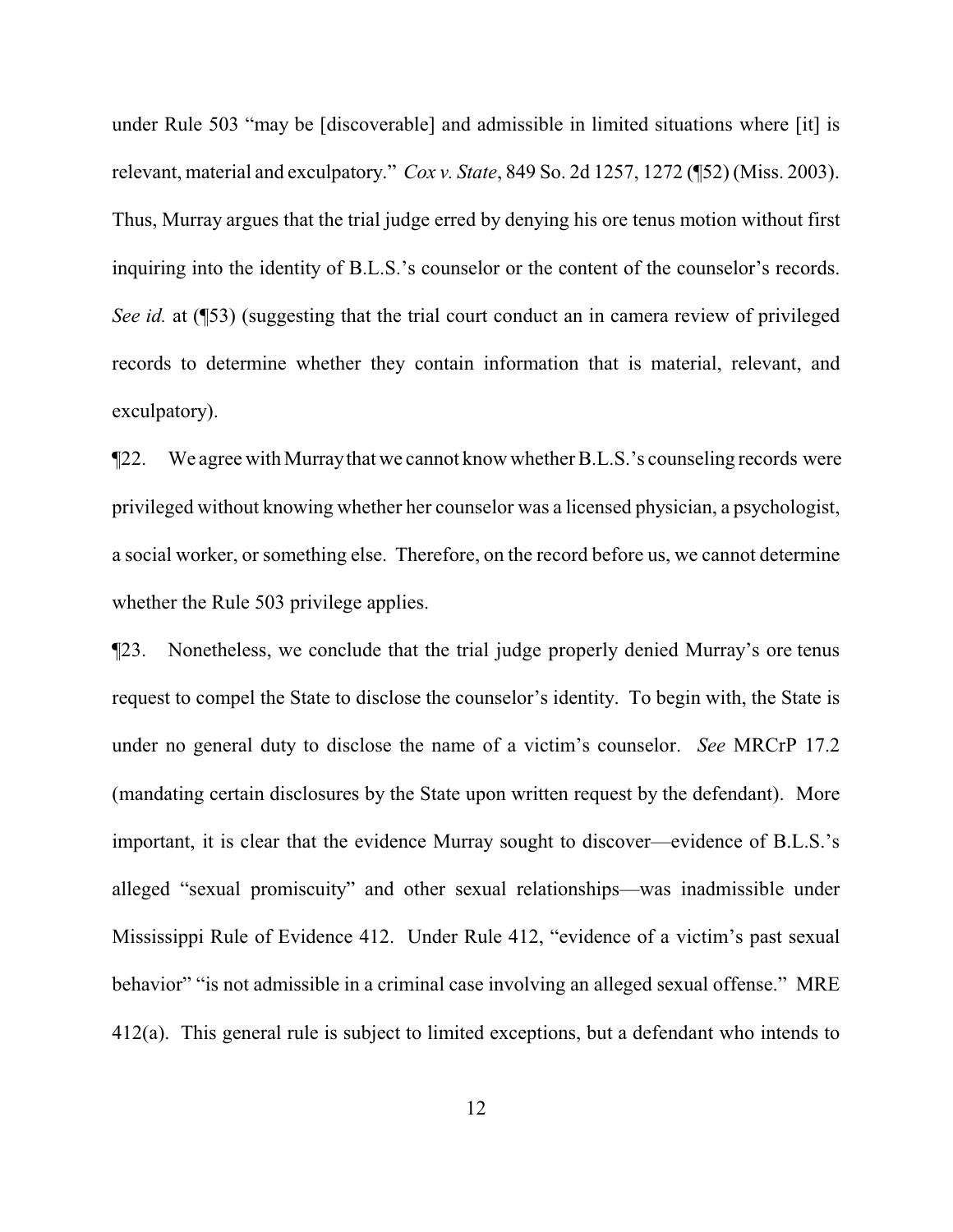offer evidence in reliance on one or more of those exceptions must

- (A) make a motion accompanied by an offer of proof describing the evidence;
- (B) file the written motion and offer of proof at least 15 days before trial, unless the court sets a later time—including during trial—after determining:
	- (i) the evidence is newly discovered and with reasonable diligence could not have been discovered earlier; or
	- (ii) the issue is newly arisen; and
- (C) serve all parties and the victim.

MRE 412(c)(1). Here, Murray *never* filed a "written motion" under Rule 412, and his oral request was made only fourteen days prior to trial. *Id.* In addition, Murray failed to show that the evidence he sought was "newly discovered" or involved any "newly arisen" issue. *Id.* Indeed, the alleged relationships between B.L.S. and other men were discussed in text messages between Murray and B.L.S. more than *four years* prior to trial. Yet, Murray failed to file a timely pretrial motion under Rule 412.

¶24. This Court addressed a similar issue in *Roberson v. State*, 61 So. 3d 204, 222-25 (¶¶25-30) (Miss. Ct. App. 2010), *cert. denied*, 62 So. 3d 974 (Miss. 2011), *cert. denied*, 565 U.S. 983 (2011). In *Roberson*, the defendant, who was charged with sexual battery of a child, filed a pretrial motion asking the trial judge to compel the youth court to release records related to the victim. *Id.* at 222 (¶25). The information the defendant sought to discover was subject to Rule 412, but the defendant failed to file a timely motion under Rule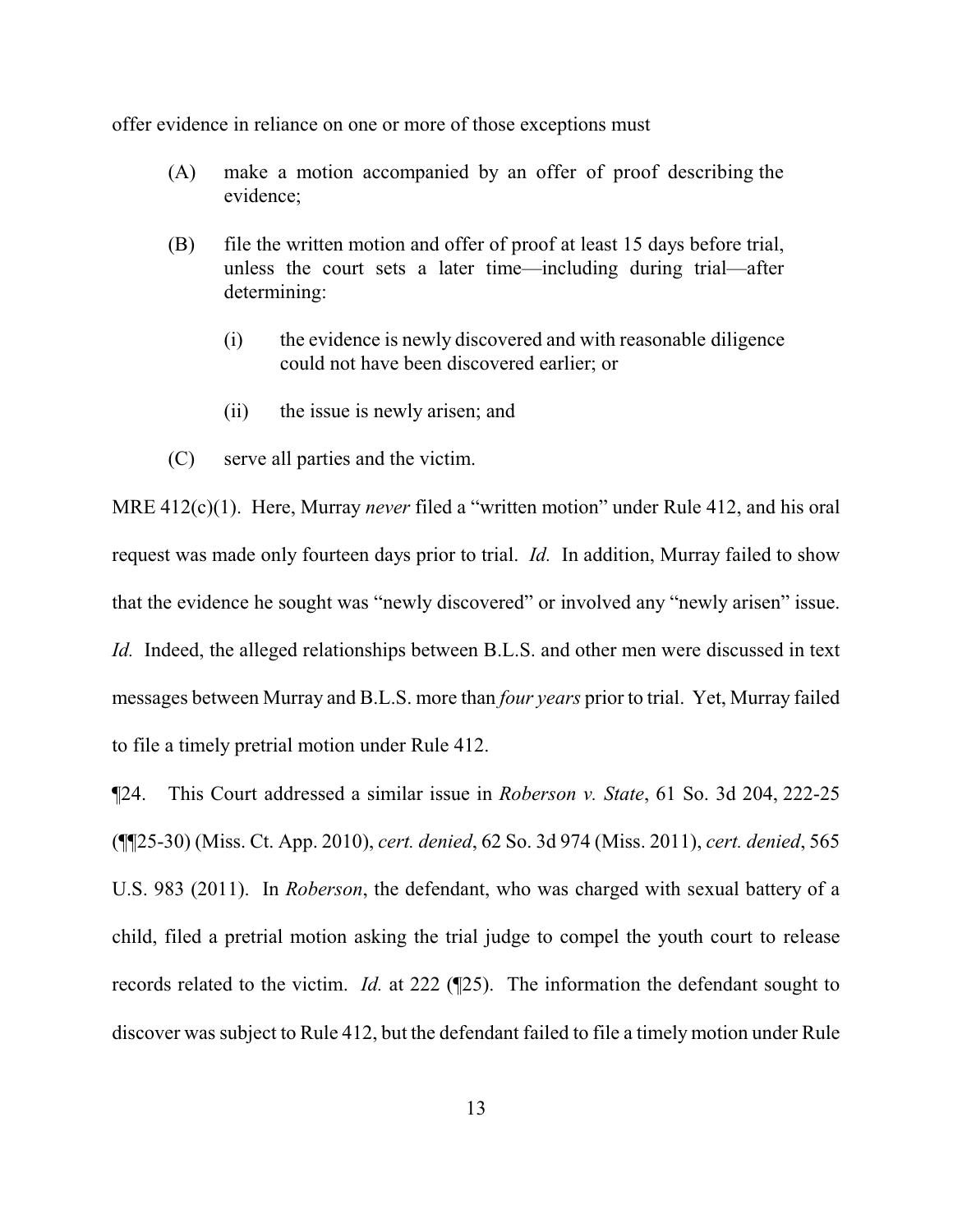412. *Id.* at 210-11, 221-22 (¶¶19, 23). The trial judge denied the defendant's motion to compel, and this Court affirmed. *Id.* at 222-25 (¶¶25-30). We held that the trial judge properly denied the defendant's motion because "even if the youth court had produced . . . [the victim's] records, [the defendant] still would have not been able to use them because he failed to comply with the requirements of Rule 412." *Id.* at 224 (¶30). In this case, the trial judge properly denied Murray's ore tenus request to identifyB.L.S.'s counselor for the same reason—even if Murray could have obtained B.L.S.'s counseling records, he could not have used them because he failed to comply with the requirements of Rule 412. *Id.*

#### **III. Ineffective Assistance of Counsel**

¶25. Murray argues that his trial counsel provided ineffective assistance by failing to request an alibi instruction, failing to object to hearsay, failing to request a limiting instruction, and failing to seek access to B.L.S.'s counseling records in a timelymanner. We address these arguments in turn below.

¶26. A claim of ineffective assistance of counsel may be asserted on direct appeal when the defendant is represented by appellate counsel who did not represent him at trial. *Ellis v. State*, 281 So. 3d 1092, 1099 (¶20) (Miss. Ct. App. 2019). "Generally," however, "ineffective-assistance-of-counsel claims are more appropriately brought during post-conviction proceedings." *Ross v. State*, 288 So. 3d 317, 324 (¶29) (Miss. 2020) (brackets omitted). "This Court will address such claims on direct appeal when [1] the record affirmatively shows ineffectiveness of constitutional dimensions, or [2] the parties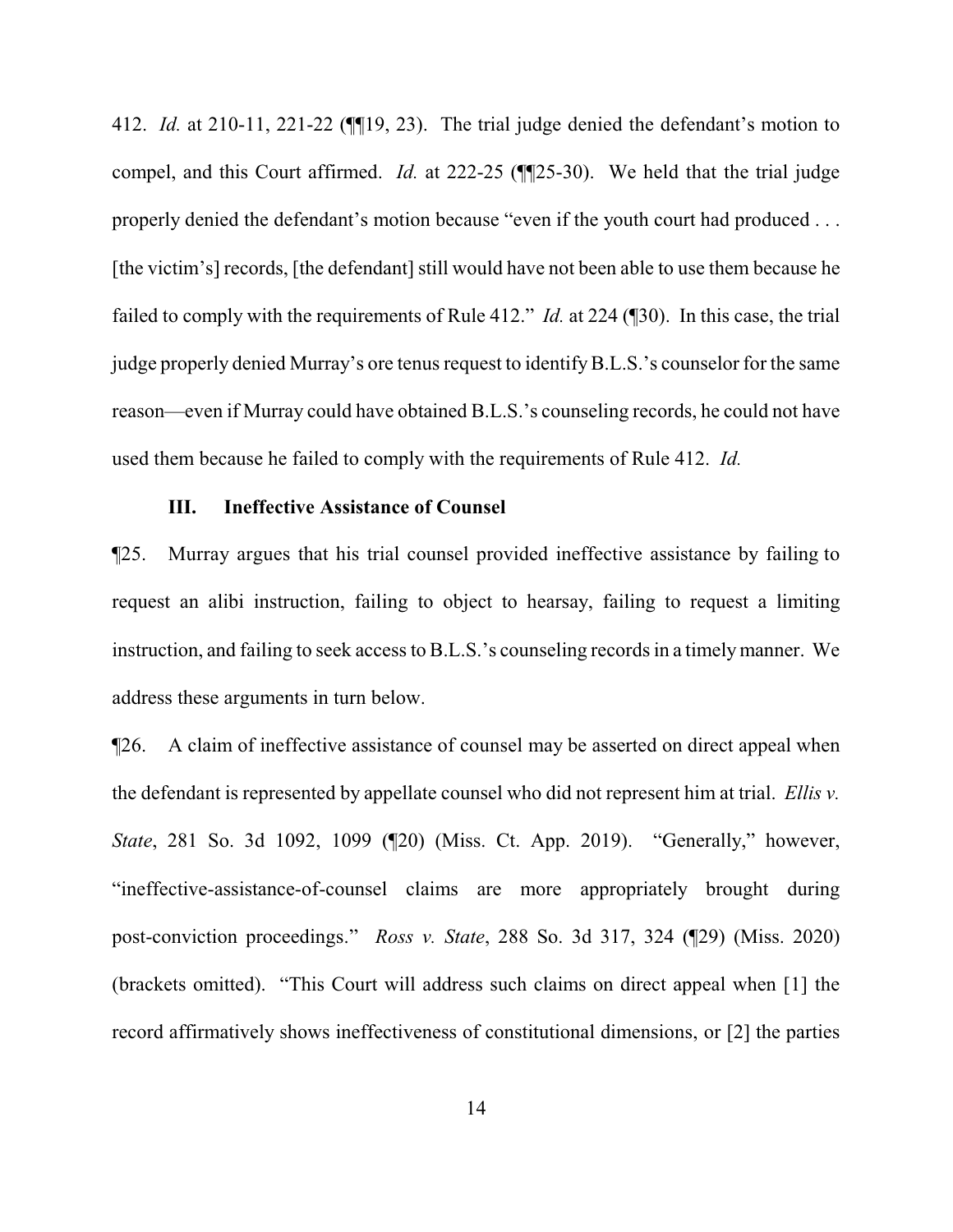stipulate that the record is adequate and the Court determines that the findings of fact by a trial judge able to consider the demeanor of witnesses, etc., are not needed." *Id.* (quotation marks and other brackets omitted). In addition, we may address such "claims on direct appeal when the record affirmatively shows that the claims are without merit." *Id.* 

¶27. In the present case, the State does not stipulate that the record is sufficient to review Murray's claims. Accordingly, we may address Murray's claims only if the record "affirmatively demonstrates ineffectiveness of constitutional dimensions" or, in the alternative, shows that his "claims are without merit." *Id.* "If the record is not sufficient to address the claims on direct appeal," then we will "dismiss the claims without prejudice, preserving the defendant's right to raise the claims later in a properly filed motion for post-conviction relief." *Sandlin v. State*, 156 So. 3d 813, 819 (¶20) (Miss. 2013).

¶28. To prevail on a claimof ineffective assistance, the defendant must show *both* (1) "that counsel's performance was deficient"—i.e., "that counselmade errors so serious that counsel was not functioning as the 'counsel' guaranteed the defendant by the Sixth Amendment"—*and* (2) that he was prejudiced as a result—i.e., "that counsel's errors were so serious as to deprive the defendant of a fair trial, a trial whose result is reliable." *Strickland v. Washington*, 466 U.S. 668, 687 (1984). Stated differently, "[t]he defendant must show that there is a reasonable probability that, but for counsel's unprofessional errors, the result of the proceeding would have been different. A reasonable probability is a probability sufficient to undermine confidence in the outcome." *Id.* at 694. The defendant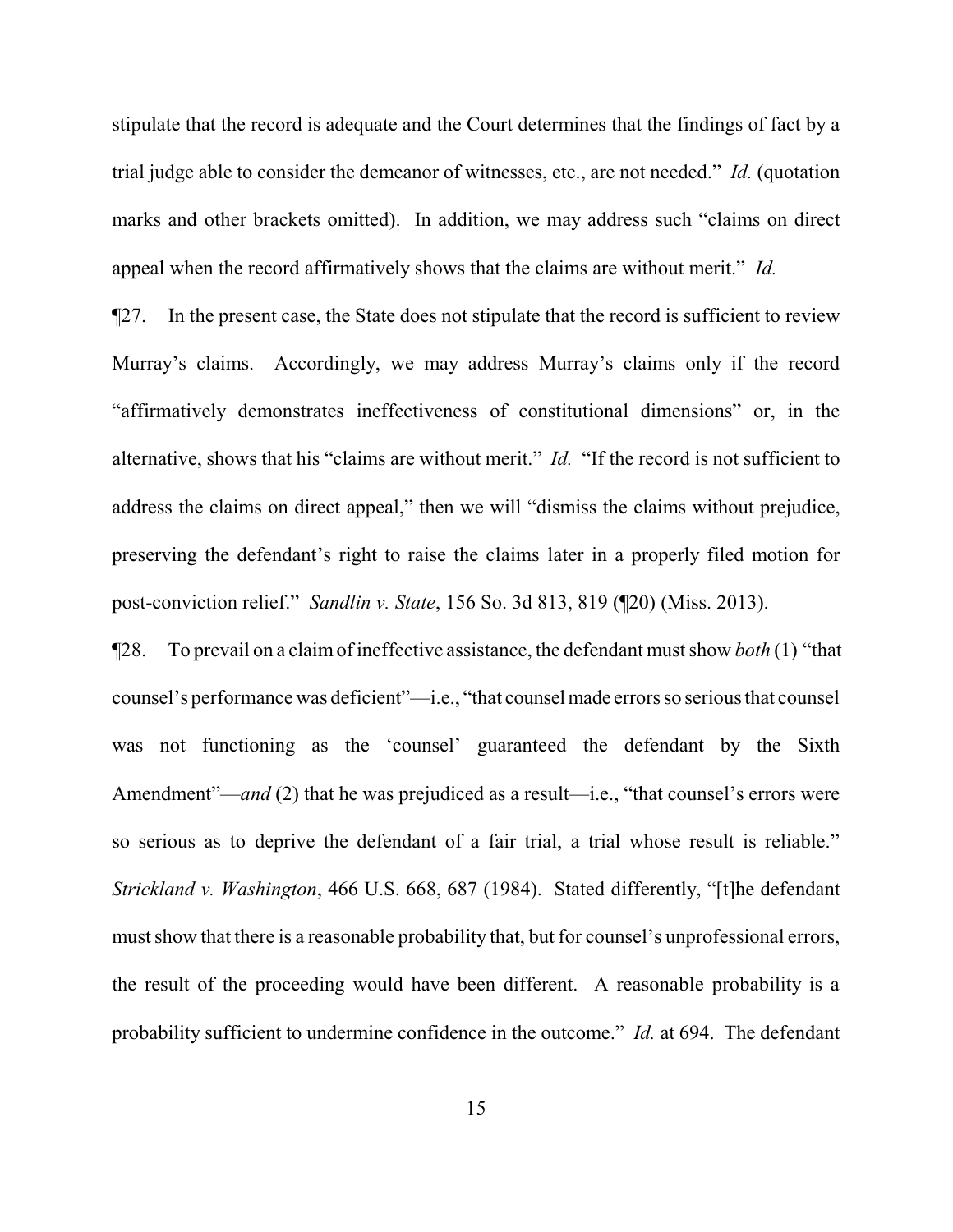"bears the burden of proving both prongs of *Strickland*." *Ravencraft v. State*, 989 So. 2d 437, 443 (¶31) (Miss. Ct. App. 2008). "If either prong is not met, the claim fails." *Havard v. State*, 928 So. 2d 771, 781 (¶8) (Miss. 2006).

¶29. "[A] court must indulge a strong presumption that counsel's conduct falls within the wide range of reasonable professional assistance." *Strickland*, 466 U.S. at 689. Therefore, "the defendant must overcome the presumption that, under the circumstances, the challenged action might be considered sound trial strategy." *Id.* (quotation marks omitted). "Our Supreme Court has stated that, 'with respect to the overall performance of the attorney, counsel's choice of whether or not to file certain motions, call witnesses, ask certain questions, or make certain objections falls within the ambit of trial strategy and cannot give rise to an ineffective assistance of counsel claim.'" *Pinter v. State*, 221 So. 3d 378, 386 (¶19) (Miss. Ct. App. 2017) (brackets omitted) (quoting *Carr v. State*, 873 So. 2d 991, 1003 (¶27) (Miss. 2004)).

#### **A. Failure to Request an Alibi Instruction**

¶30. Murray's indictment alleged that he committed the offense of statutory rape between December 1, 2015, and a day in the last week of December 2015. At trial, B.L.S. testified that she first had sex with Murray after he entered her room through her bedroom window around 2 a.m. She testified that the following day, she went to school for a half-day for an exam and then returned home and had sex with Murray again around noon. She stated that Murray drove back to Texas after they had sex. B.L.S. believed these events occurred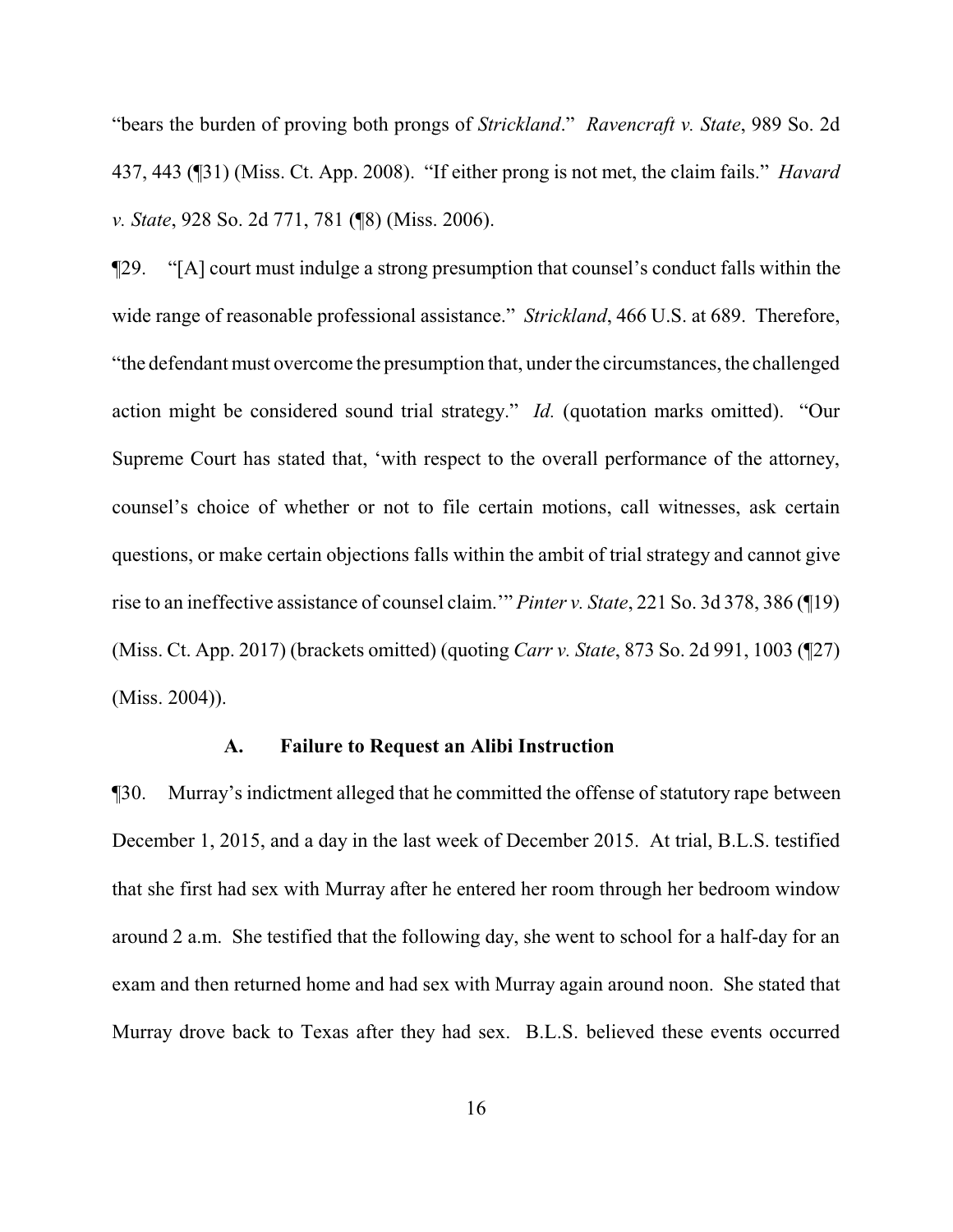sometime after December 8, 2015, although she was uncertain of the exact date. In an effort to establish an alibi, Murray offered time records from his employer showing that he had been at work in Texas until 3:13 p.m. on Wednesday, December 9, 2015, but he did not work on Thursday or Friday (December 10-11, 2015). The records also showed that Murray did not work on certain days during the following week. Murray did not testify at trial. Thus, his time records, which were admitted by stipulation, and B.L.S.'s testimony were the only evidence of his whereabouts in December 2015. On appeal, Murray argues that his trial counsel was ineffective because they<sup>5</sup> failed to request an alibi instruction.

¶31. "Traditionally, trial counsel's decision regarding whether to request certain jury instructions is considered trial strategy." *Wallace v. State*, 166 So. 3d 520, 525 (¶17) (Miss. Ct. App. 2014) (quoting *Taylor v. State*, 109 So. 3d 589, 596 (¶27) (Miss. Ct. App. 2013)). "Decisions that fall within the realm of trial strategy do not amount to ineffective assistance of counsel." *Pittman v. State*, 121 So. 3d 253, 258 (¶14) (Miss. Ct. App. 2013).

¶32. Moreover, "[t]he law relating to an alibi defense involves something more than a simple denial by the defendant that he was present at the precise time the crime was committed." *Sims v. State*, 213 So. 3d 90, 101 (¶43) (Miss. Ct. App. 2016) (quoting *Owens v. State*, 809 So. 2d 744, 746 (¶7) (Miss. Ct. App. 2002)). Rather, "the defense requires evidence that the defendant's location at the relevant time was so removed therefrom as to render it *impossible* for him to be the guilty party." *Id.* (emphasis added) (quotation marks

<sup>&</sup>lt;sup>5</sup> Murray was represented at trial by two attorneys.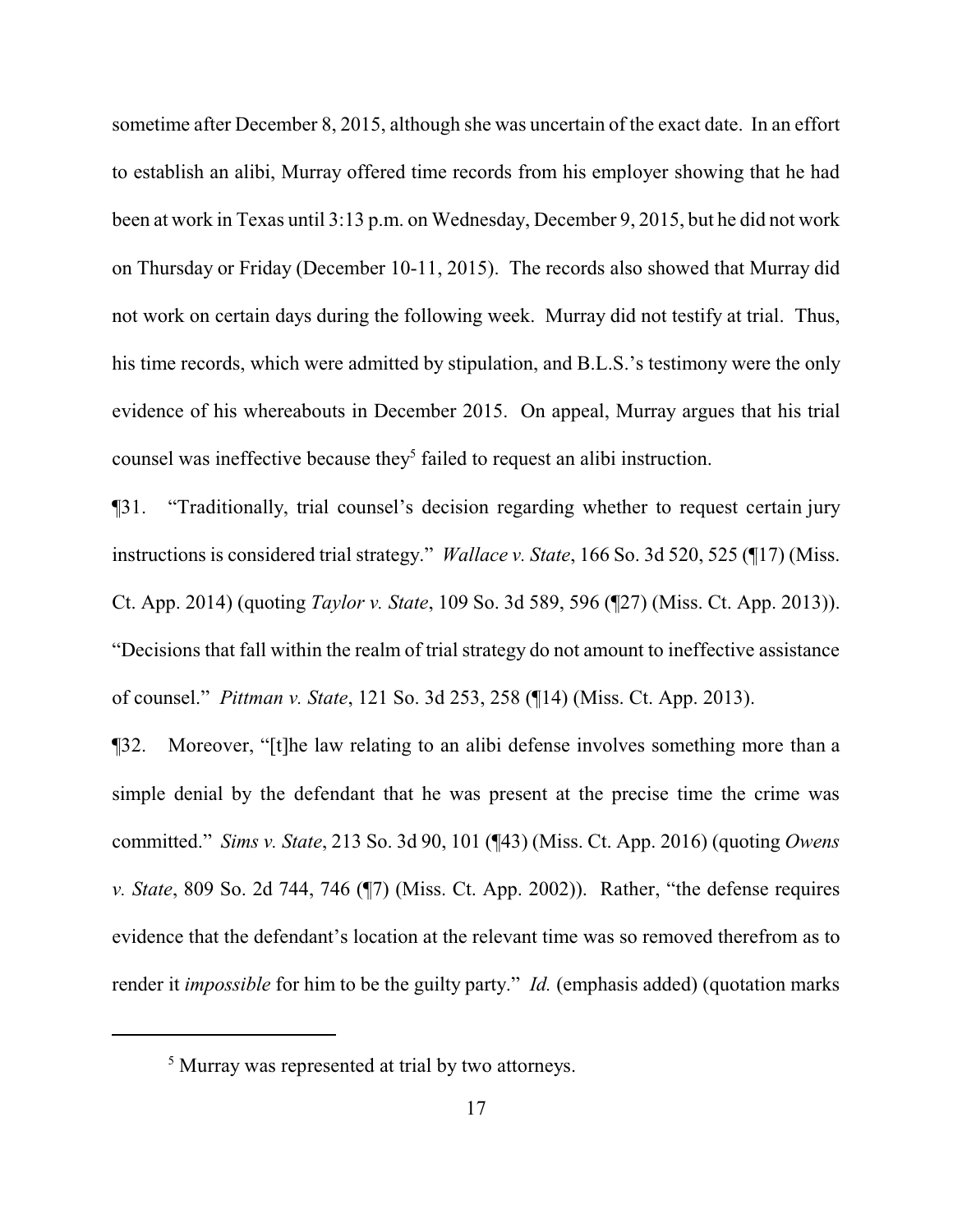omitted). Thus, the trial court is not required to give an alibi instruction if, "based on the version of events contended for by the defense, it would remain within the realm of physical possibility for the defendant to have committed the crime." *Id.*

¶33. Here, we cannot say that trial counsel provided ineffective assistance by not requesting an alibi instruction. To begin with, Murray was not entitled to an alibi instruction because he failed to present any evidence that, if believed, would have made it impossible for him to have committed the crime. To the contrary, the only evidence Murray presented—his time records—showed that it was possible for him to have committed the crime as B.L.S. described. In addition, given the relative weakness of Murray's alibi evidence, trial counsel's decision not to request an alibi instruction was within the realm of reasonable trial strategy.<sup>6</sup> Accordingly, this decision does not amount to constitutionally ineffective assistance of counsel. *See Hamlin v. State*, 306 So. 3d 843, 844-45 (¶¶1-9) (Miss. Ct. App. 2020) (holding that trial counsel's failure to request an alibi instruction was not ineffective assistance because the defendant's own evidence showed that he was present in the county on three separate occasions during the time period alleged in his indictment for statutory rape and sexual battery).

## **B. Failure to Object to Hearsay**

¶34. Murray next argues that his trial counsel provided ineffective assistance by failing to

<sup>6</sup> Trial counsel served the State with a notice of alibi, which was based on Murray's work records, but evidently decided not to request an alibi instruction at trial.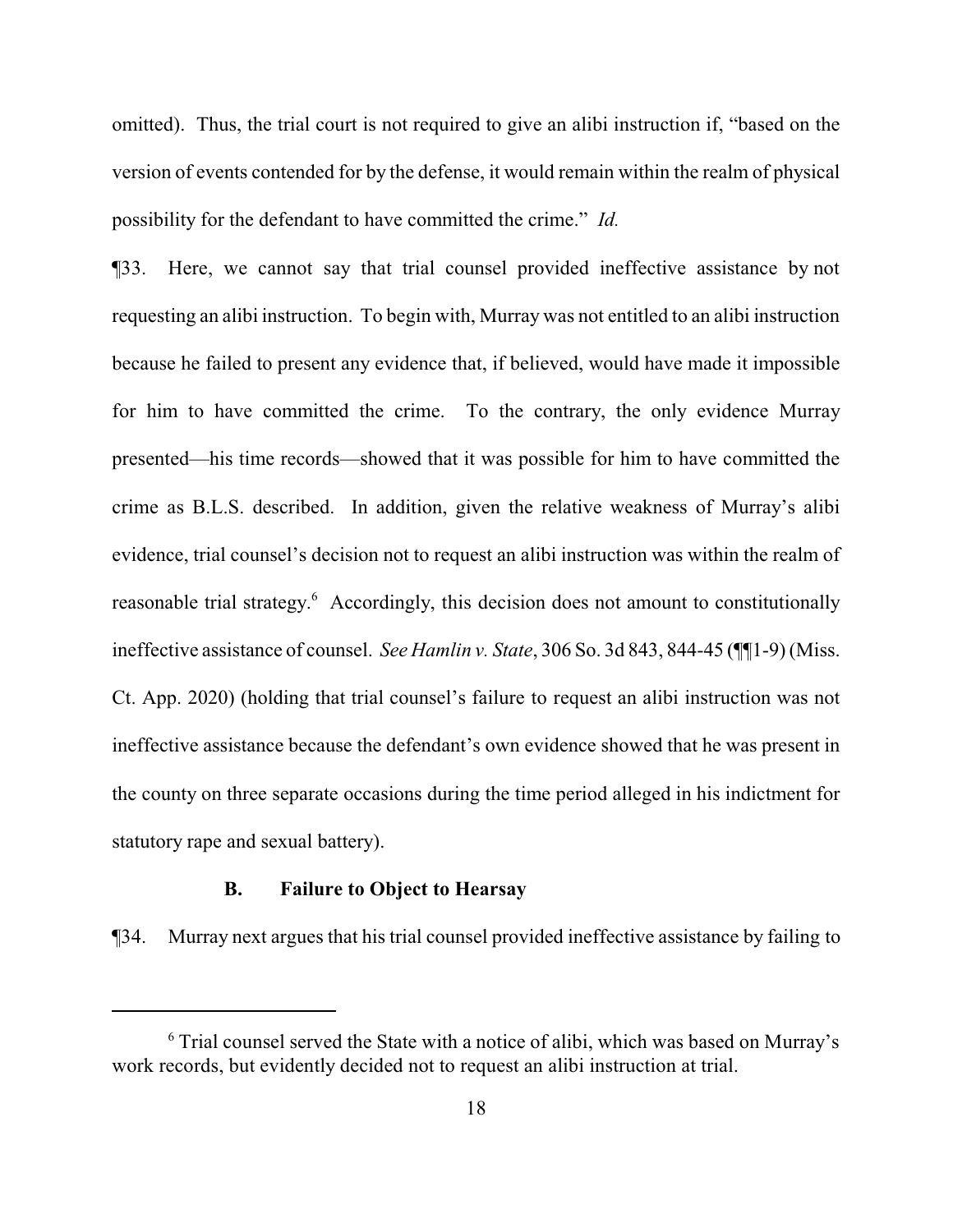object to InvestigatorDiMartino's hearsaytestimonyregarding B.L.S.'s statements about her relationship with Murray and Murray's December 2015 visit to Mississippi. Murray asserts that DiMartino's testimony was "very damaging" and that there was no "strategic" reason not to object to it.

¶35. Trial counsel's decision not to object to DiMartino's testimony does not rise to the level of constitutionally ineffective assistance. DiMartino testified that B.L.S. told him she could not recall the exact date of the incident but that she knew it occurred in December 2015 and before her sixteenth birthday. In this respect, DiMartino's hearsay testimony was consistent with Murray's defense. Murray challenged B.L.S.'s credibility based on her inability to recollect the date of the alleged offense and the lack of evidence to corroborate a sexual encounter between B.L.S. and Murray in December 2015. In addition, trial counsel later cross-examined B.L.S. about her prior statements to DiMartino. "We presume that decisions not to object to testimony were strategic if they fairly can be characterized as such." *Shinn v. State*, 174 So. 3d 961, 967 (¶15) (Miss. Ct. App. 2015). In this case, trial counsel's decision not to object to DiMartino's testimony can fairly be characterized as strategic. Therefore, it cannot support an ineffective-assistance claim.

¶36. We also conclude that Murray fails to show that he was prejudiced by the lack of an objection to DiMartino's testimony. B.L.S. testified at trial and was subject to full crossexamination, and there is no "reasonable probability" that the verdict would have been different if counsel had objected to DiMartino's testimony. *Strickland*, 466 U.S. at 694.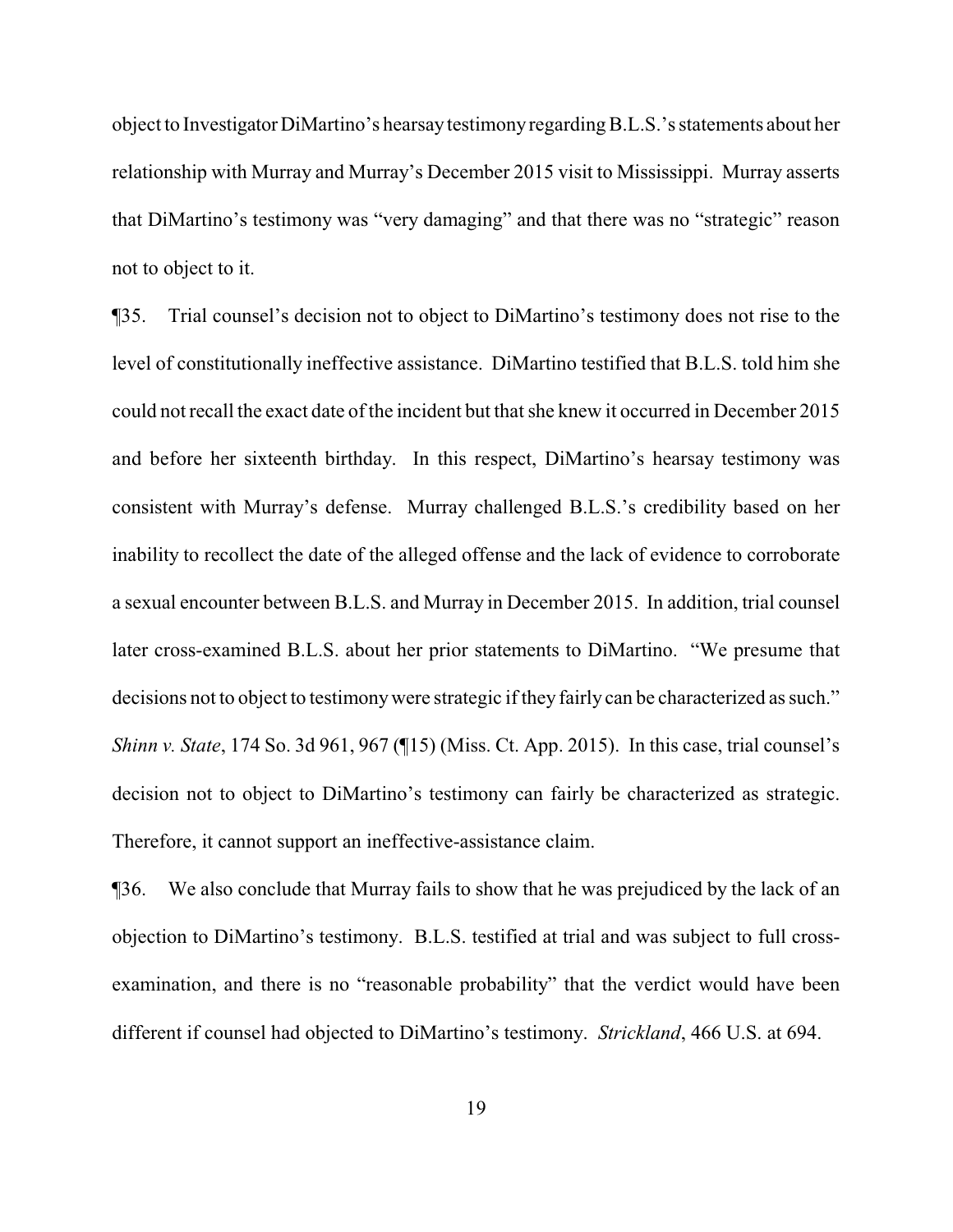#### **C. Failure to Request Limiting Instruction**

¶37. Next, Murray argues that his trial counsel was ineffective because they failed to request a "correct limiting instruction" regarding E.S.'s hearsay testimony about her neighbor's out-of-court statement. As discussed above, the trial judge did give the jury a limiting instruction, but on appeal Murray argues that the instruction was "incomplete." The judge instructed the jurors as follows:

All right. Ladies and Gentlemen, sometimes evidence is allowed not for the truth of the matter asserted. So, for example, if Juror No. 1 told Juror No. 2 something, and Juror No. 2 told Juror No. 3 something, it's not for the truth of what Juror No. 1 said. It's to explain why Juror No. 2 got up and said something to Juror No. 3. Does everybody understand that? I know that's a long way around, but it will be admitted not for the truth of the matter asserted. You may proceed.

¶38. In general, "the decision of whether or not to request a limiting instruction falls under the umbrella of trial strategy." *Herrington v. State*, 102 So. 3d 1241, 1246 (¶18) (Miss. Ct. App. 2012). Indeed, "[t]he [Mississippi] Supreme Court has recognized on a number of occasions that the defendant may not want such an instruction because it may actually 'focus the jury's attention' on the potentially prejudicial testimony." *Curry v. State*, 202 So. 3d 294, 299 (¶16) (Miss. Ct. App. 2016) (quoting *Tate v. State*, 912 So.2d 919, 928 (¶28) (Miss. 2005)). Here, it was reasonable trial strategy for counsel not to request a further limiting instruction. Moreover, for essentially the same reasons that the admission of the testimony was harmless error (*see supra* Part I), Murray cannot show that he was prejudiced by the lack of an additional limiting instruction.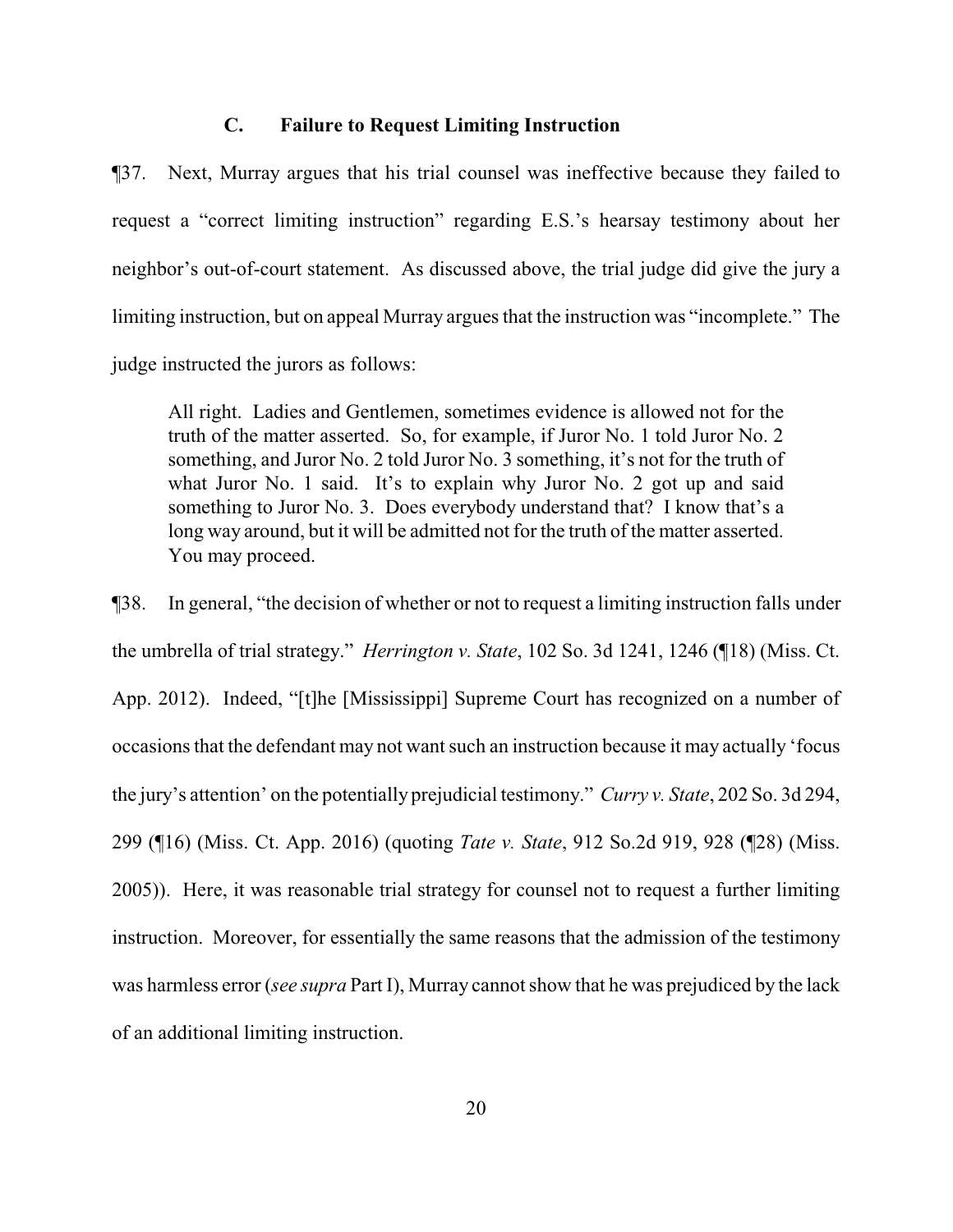## **D. Failure to Make a Timely Request for B.L.S.'s Counseling Records**

¶39. Finally, Murray argues that his trial counsel provided ineffective assistance by failing to make a timely and proper request for B.L.S.'s counseling records. *See supra* Part II. By its nature, this particular claim depends on Murray's speculation about evidence that might have been discovered in B.L.S.'s counseling records—evidence that is not part of the record in this appeal. Accordingly, the record on appeal is not sufficient to address this claim. Therefore, we dismiss this claim without prejudice to Murray's right to raise the claim in a properly filed motion for post-conviction relief. 7 *See, e.g.*, *McBeath v. State*, 271 So. 3d 579, 586-87 (¶24) (Miss. Ct. App. 2018) (holding that an ineffective-assistance claim "alleg[ing] that counsel failed to discover evidence that is not in the record" could not be decided on direct appeal); *Johnson v. State*, 191 So. 3d 732, 736 (¶14) (Miss. Ct. App. 2015) (holding that an ineffective-assistance claim that "trial counsel failed to investigate and present available evidence" could not be decided on direct appeal).

#### **CONCLUSION**

¶40. In summary, we conclude that the admission of E.S.'s hearsaytestimonyregarding her neighbor's out-of-court statement was harmless error and that the trial judge did not err by denying Murray's ore tenus request to compel the State to disclose the identity of B.L.S.'s counselor. We also conclude that Murray's ineffective-assistance-of-counsel claims are

 $<sup>7</sup>$  Murray may not file such a motion in the circuit court without permission from the</sup> Mississippi Supreme Court. *See* Miss. Code Ann. § 99-39-7 (Rev. 2020).